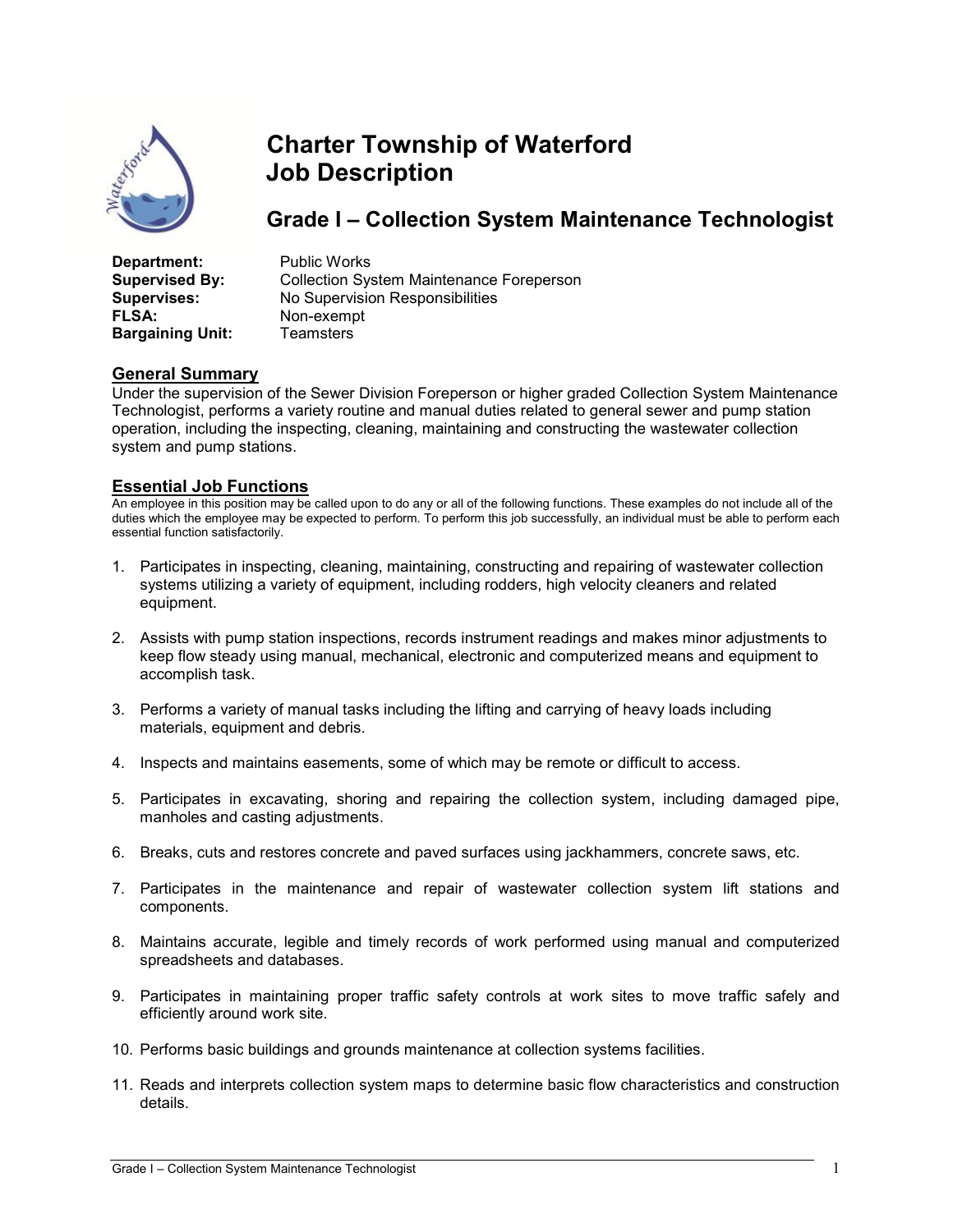12. Participates in the containment and clean up of spills emanating from the collection system.

13. Help F&O Department with burials and funerals and other related cemetery work as needed.

14. Other duties as assigned.

#### Required Knowledge, Skills, Abilities and Minimum Qualifications

The requirements listed below are representative of the knowledge, skills, abilities and minimum qualifications necessary to perform the essential functions of the position. Reasonable accommodations may be made to enable individuals with disabilities to perform the job.

- 1. Must be a high school graduate or equivalent.
- 2. Must obtain a Grade I California Environmental Association Quality License within one (1) year of appointment to the Grade I position.
- 3. Must have a valid Michigan's Drivers License at the time of employment and be able to obtain a CDL within six (6) months of appointment to this position.
- 4. Posses basic mechanical skills necessary to perform the essential duties and responsibilities of the position.
- 5. Ability to learn operations, services and activities of a wastewater collection system, including maintenance programs.
- 6. Ability to learn the methods and techniques of recording instrument readings and related measuring devices.
- 7. Ability to operate computers, their operating systems and various software programs.
- 8. Ability to learn traffic control methods and techniques.
- 9. Ability to learn the operation and characteristics of collection system maintenance equipment.
- 10. Ability to learn standard safety practices.
- 11. Ability to learn applicable codes, regulations, policies and procedures.
- 12. Ability to communicate accurately, clearly, concisely in writing, orally and electronically, in the English language. Skills test required.
- 13. Ability to read and interpret essential technical information including maps and drawings.
- 14. Ability to perform basic mathematical calculations. Skills test required.
- 15. Ability to perform maintenance and repair of the wastewater collection system.
- 16. Ability to operate a variety of equipment including vehicles and collection system maintenance. Includes operating hand and power tools, including air compressors and jackhammers.
- 17. Ability to learn more difficult collection systems construction, maintenance and repair techniques.
- 18. Must be able to pass a physical agility test given by a third party administrator.